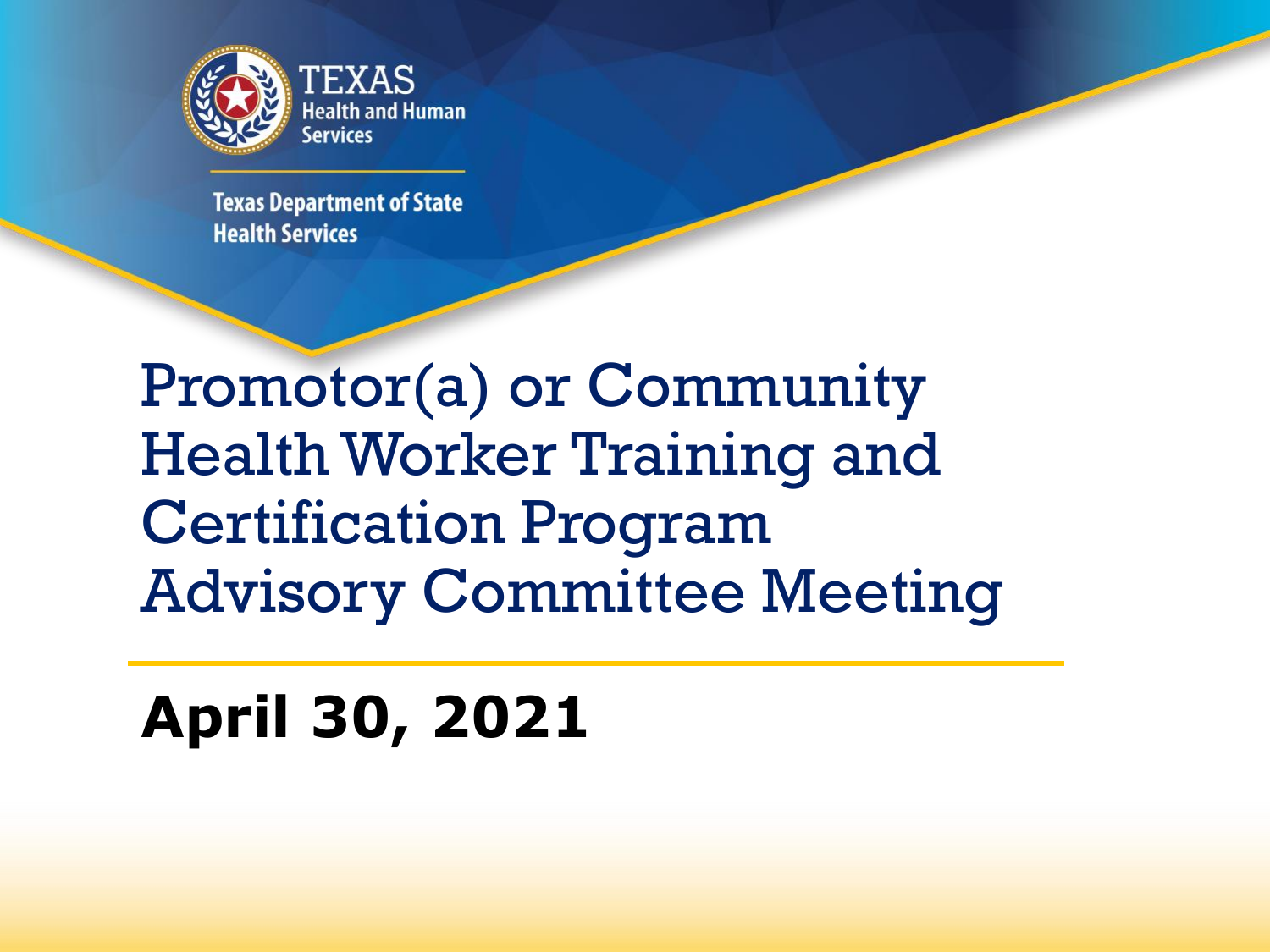# **FOR QUESTIONS AND COMMENTS:**

You may submit your questions/comments to [CHW@dshs.texas.gov](mailto:CHW@dshs.texas.gov) 

Thank you.

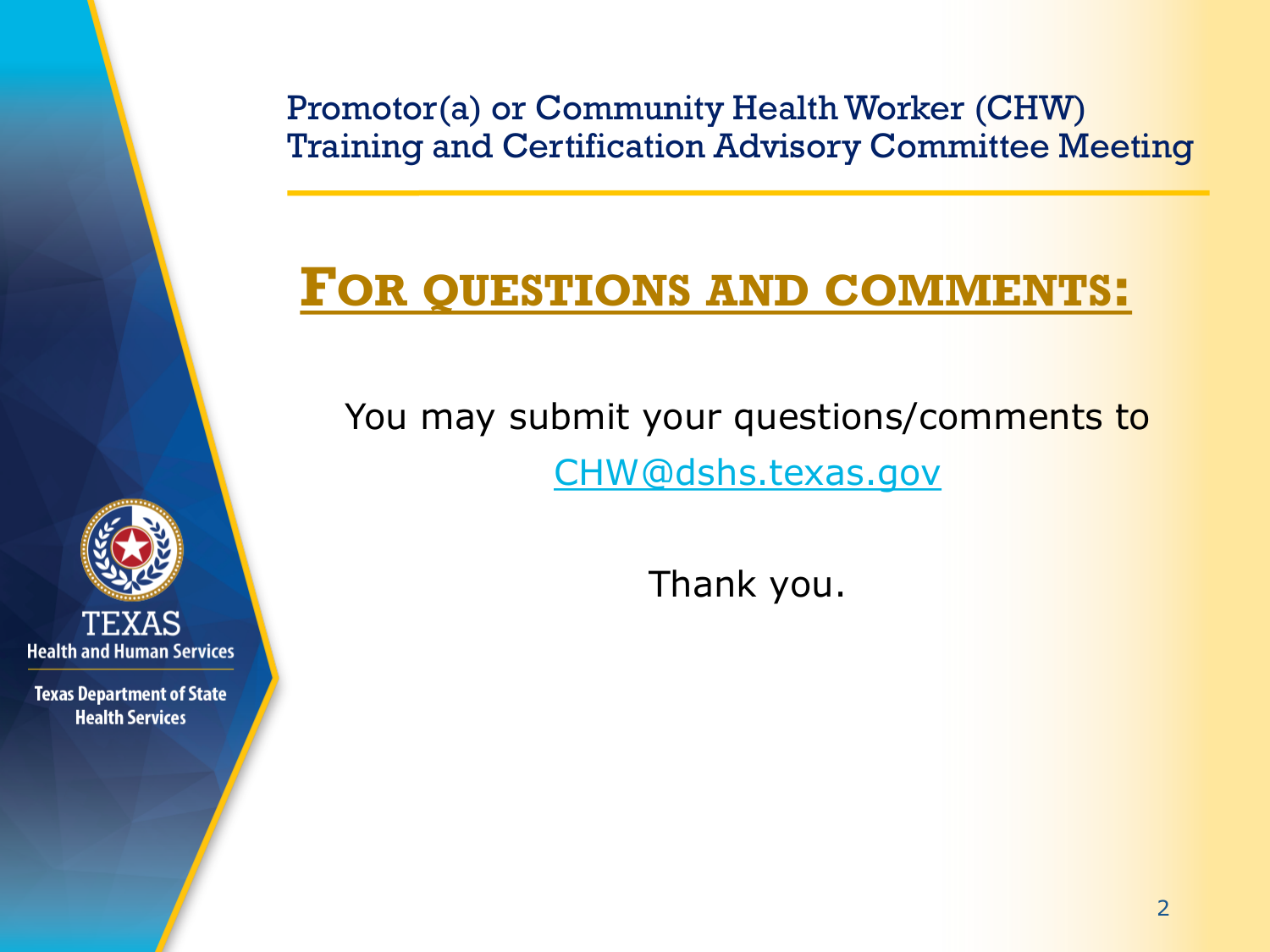### **AGENDA**

#### **Friday, April 30, 2021, 10:00 a.m. – 12:30 p.m. CST**

1. Welcome and Introductions



- 3. Health Promotion and Chronic Disease Prevention Section Update
- 4. University Health System, Bereavement and Grief during COVID-19
- 5. Advisory Committee Sub-Committee Updates
- 6. Committee Member Sharing
- 7. Public Comment
- 8. Agenda Items for next meeting
- 9. Adjourn

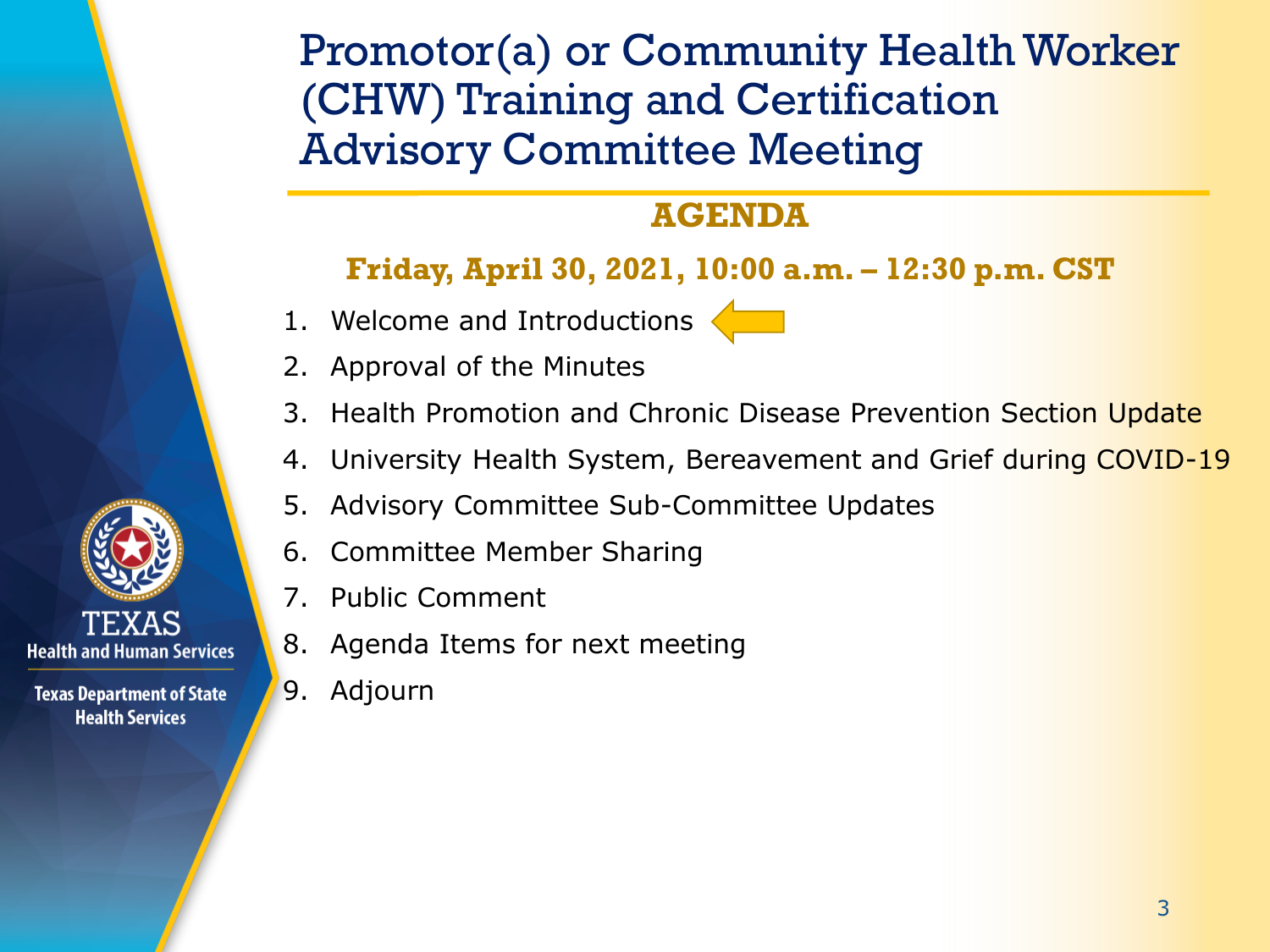### **AGENDA**

### **Friday, April 30, 2021, 10:00 a.m. – 12:30 p.m. CST**

- 1. Welcome and Introductions
- 2. Approval of the Minutes



- linutes<br>and Chronic<br>System, Ber 3. Health Promotion and Chronic Disease Prevention Section Update
- 4. University Health System, Bereavement and Grief During COVID-19
- 5. Advisory Committee Sub-Committee Updates
- 6. Committee Member Sharing
- 7. Public Comment
- 8. Agenda Items for next meeting
- 9. Adjourn



**Texas Department of State Health Services** 

**Health and Human Services**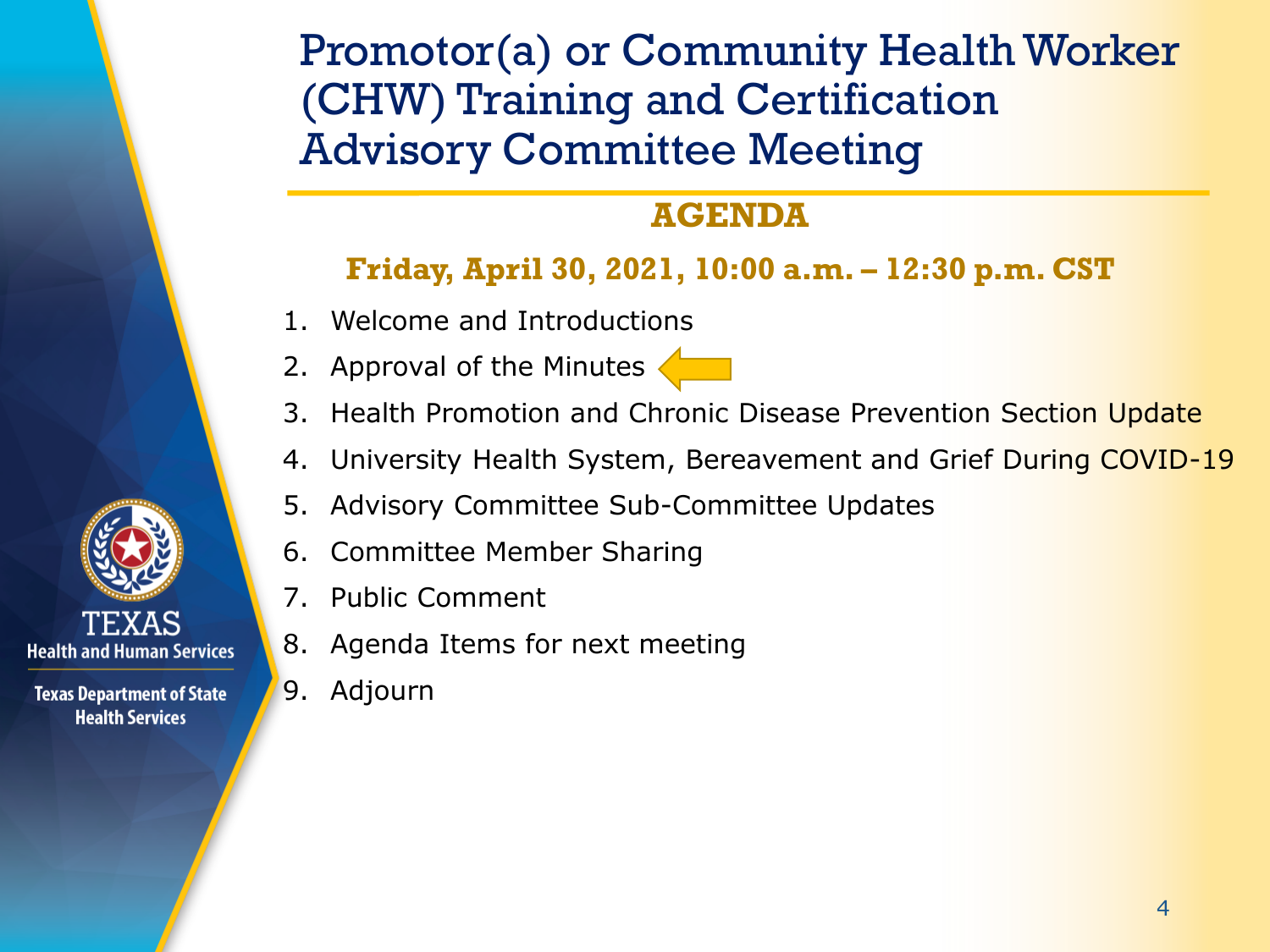### **AGENDA**

### **Friday, April 30, 2021, 10:00 a.m. – 12:30 p.m. CST**

- 1. Welcome and Introductions
- 2. Approval of the Minutes
- 3. Health Promotion and Chronic Disease Prevention Section Update
- 4. University Health System, Bereavement and Grief During COVID-19
- 5. Advisory Committee Sub-Committee Updates
- 6. Committee Member Sharing
- 7. Public Comment
- 8. Agenda Items for next meeting
- 9. Adjourn



**Health and Human Services**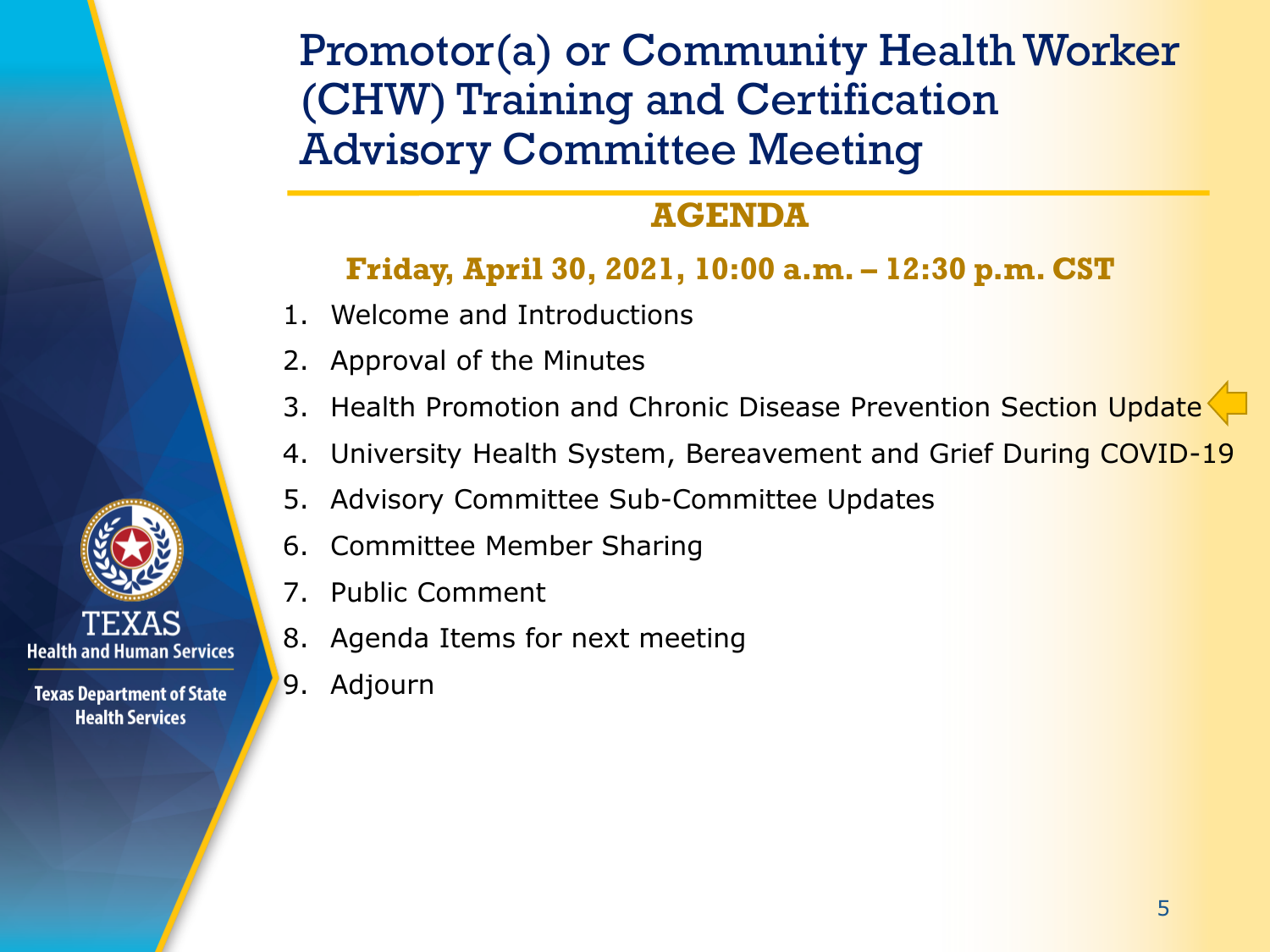### **AGENDA**

### **Friday, April 30, 2021, 10:00 a.m. – 12:30 p.m. CST**

- 1. Welcome and Introductions
- 2. Approval of the Minutes
- 3. Health Promotion and Chronic Disease Prevention Section Update
- 4. University Health System, Bereavement and Grief During COVID-19
- 5. Advisory Committee Sub-Committee Updates
- 6. Committee Member Sharing
- 7. Public Comment
- 8. Agenda Items for next meeting
- 9. Adjourn



TEXAS **Health and Human Services**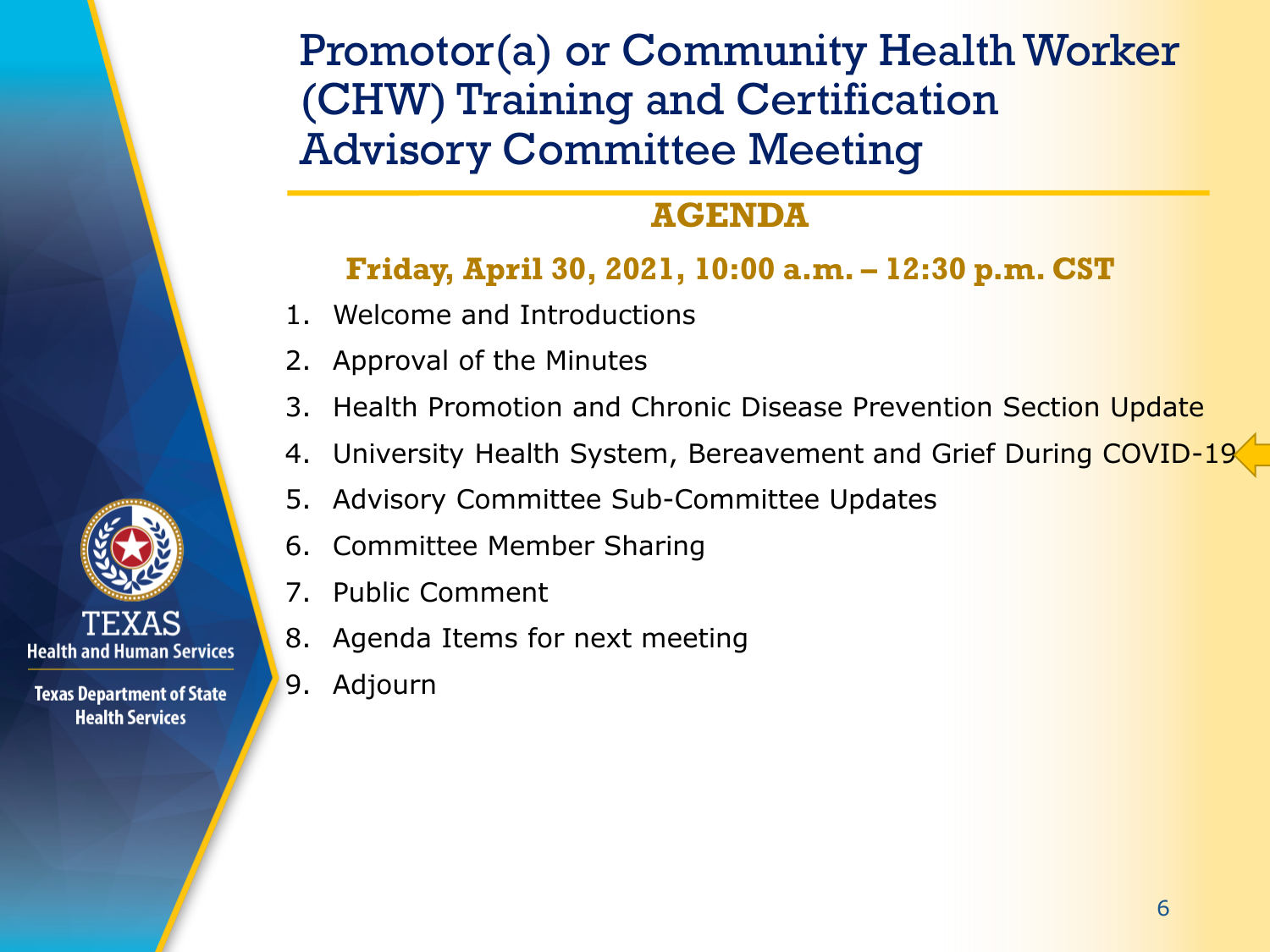

# **Welcome**

**University Health System, Palliative Care Chaplin** 

**Cynthia Livar, M.A., BCC-PCHAC**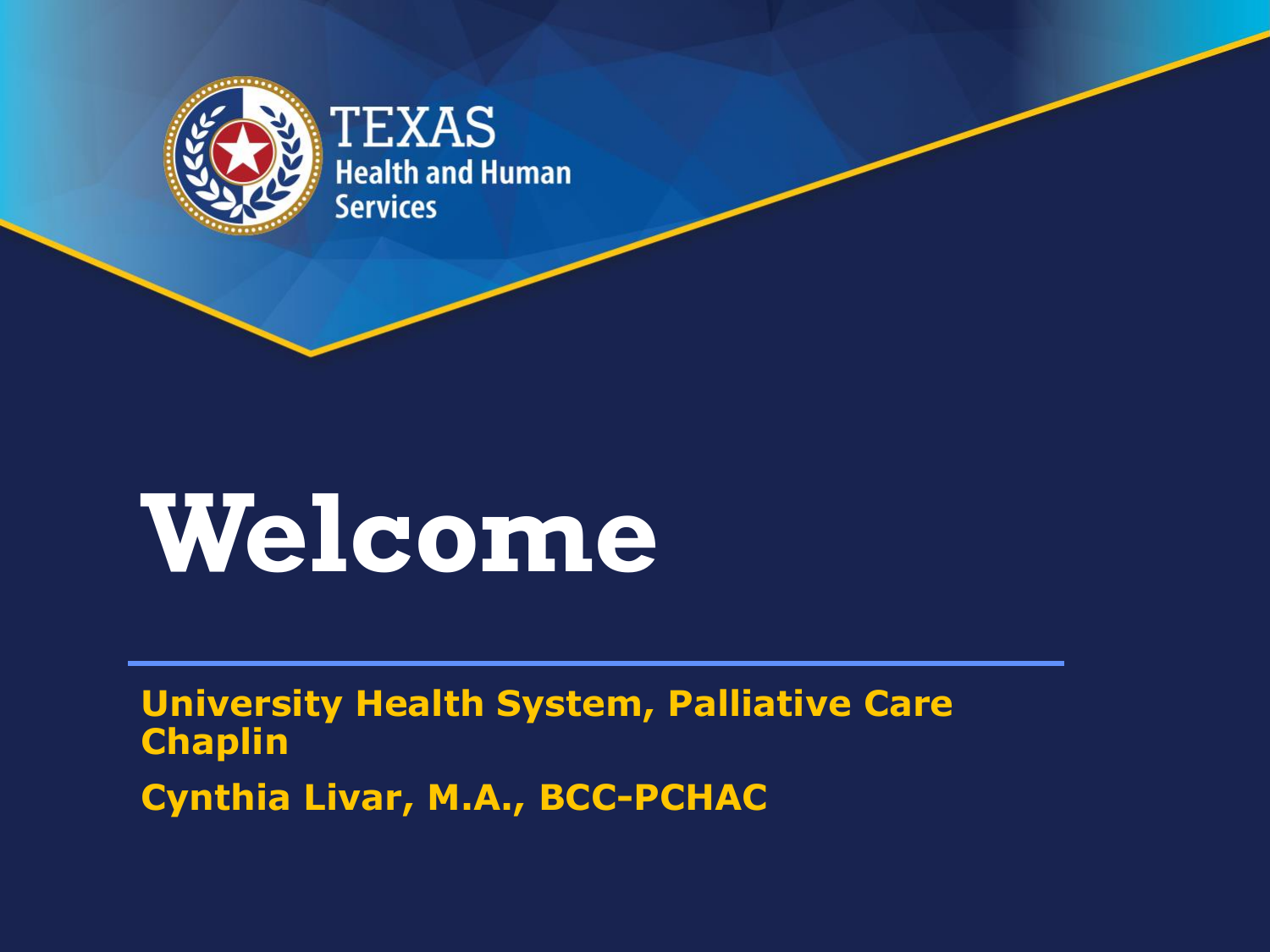### **AGENDA**

### **Friday, April 30, 2020, 10:00 a.m. – 12:30 p.m. CST**

- 1. Welcome and Introductions
- 2. Approval of the Minutes
- 3. Health Promotion and Chronic Disease Prevention Section Update
- 4. University Health System, Bereavement and Grief During COVID-19 4. University Health System, Bereavement and Grief D<br>5. Advisory Committee Sub-Committee Updates
- 
- 6. Committee Member Sharing
- 7. Public Comment
- 8. Agenda Items for next meeting
- 9. Adjourn

TEXAS **Health and Human Services**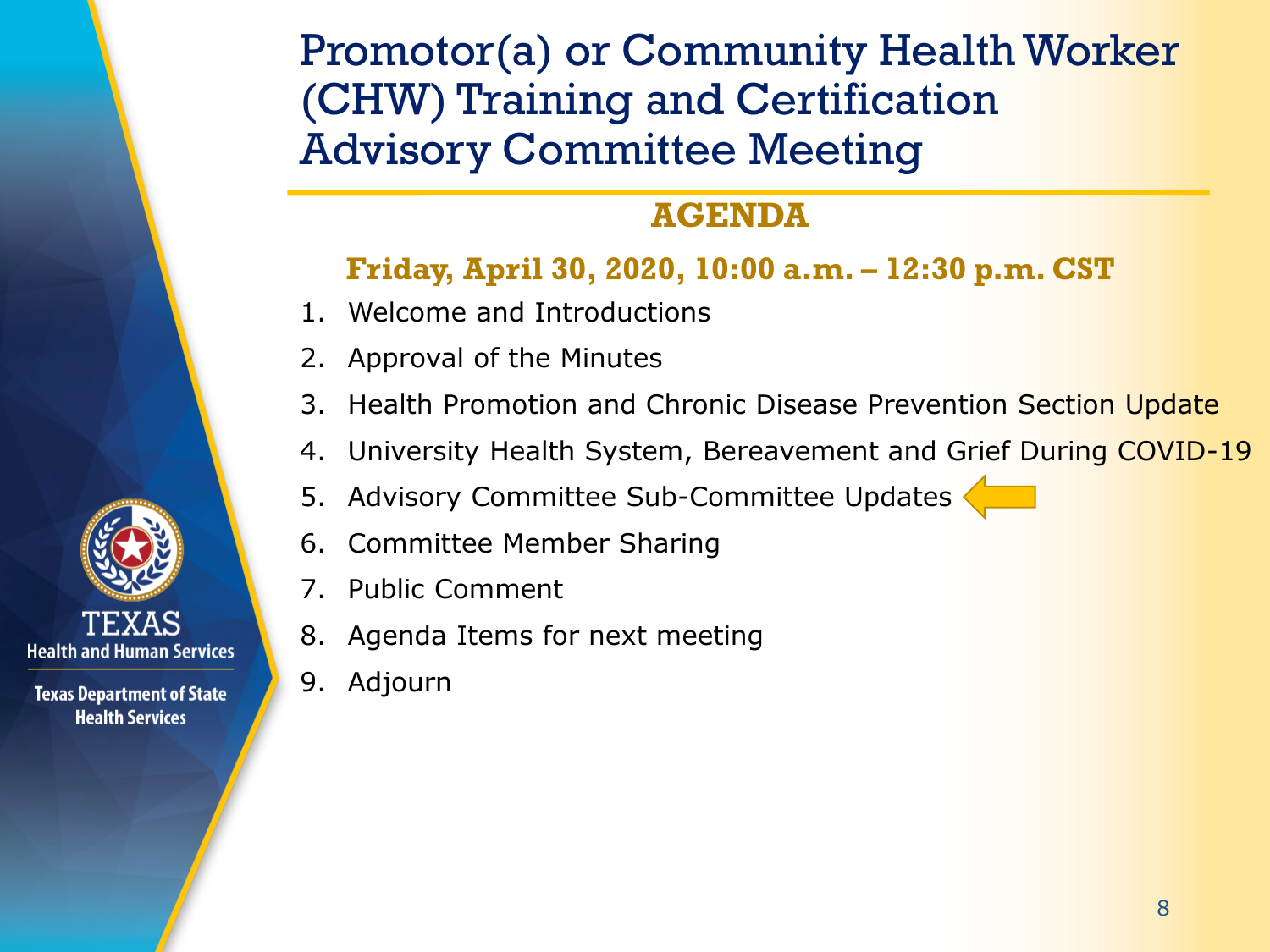# Workforce Solutions and Employment Opportunities Sub-Committee



**Texas Department of State Health Services** 

| <b>Chair</b>                          | <b>Kim Bush</b>                                                                    |
|---------------------------------------|------------------------------------------------------------------------------------|
| Membership (advisory<br>member):      | Kim Bush                                                                           |
| Membership (non-advisory<br>members): | Charles Begley, Ph.D., Debra Flores,<br>Ph.D., M.A.; Julie St. John, MA, MPH, DrPh |

- Met on October 16, 2020
- Discussed CHWs' occupational data

# **Next meeting: To be determined**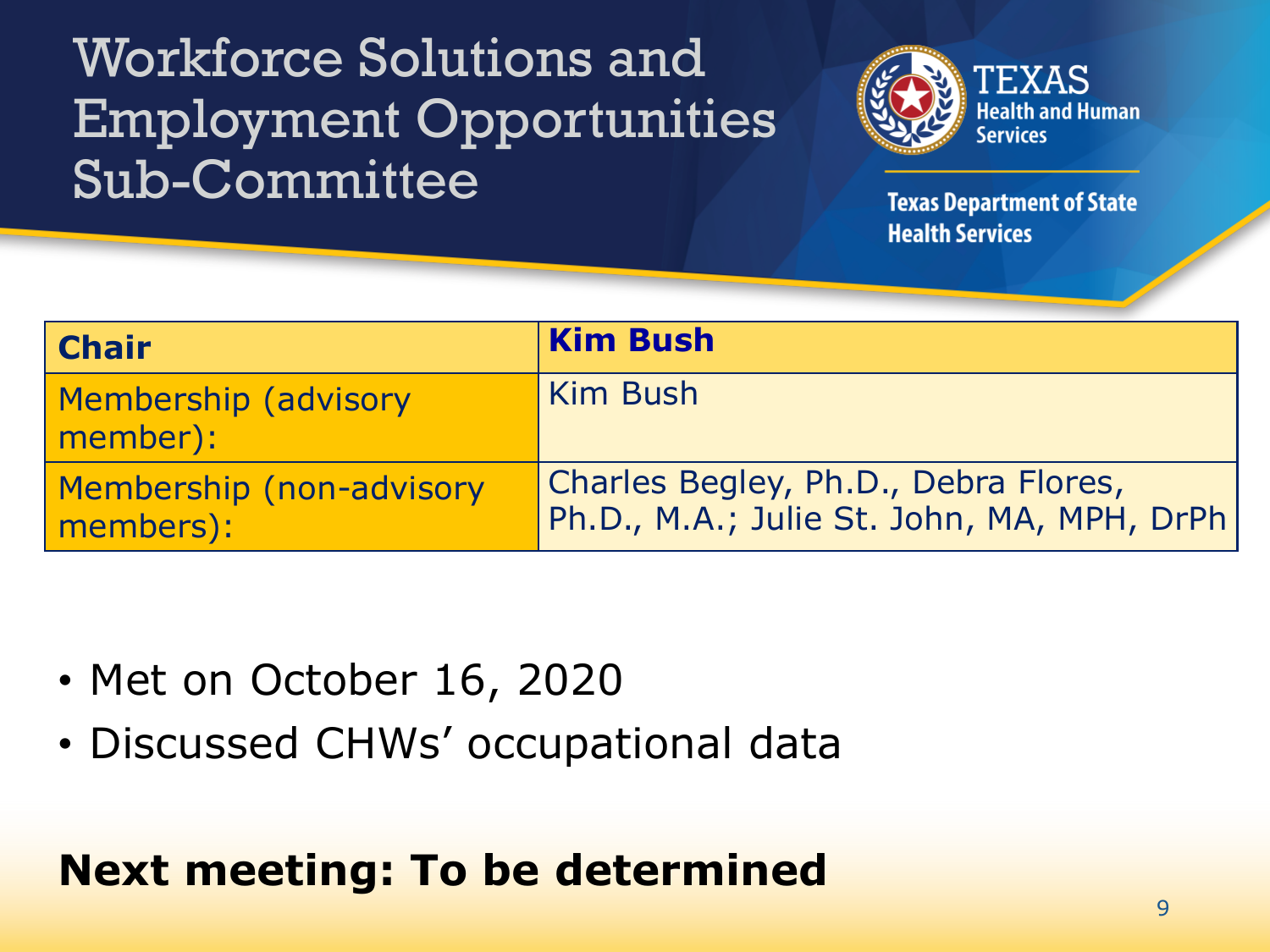# Communication and **Outreach**



**Texas Department of State Health Services** 

| <b>Chair</b>                          | <b>Tasha Whitaker</b>                                                     |
|---------------------------------------|---------------------------------------------------------------------------|
| Membership (advisory<br>member):      | Tasha Whitaker, Ibeth Parra                                               |
| Membership (non-advisory<br>members): | Delphine Thompson, Maudia Gentry,<br>Ph.D., Julie St. John, MA, MPH, DrPh |

- Met on August 18, 2020
- Discussed special edition Newsletter

# **Next meeting: To be determined**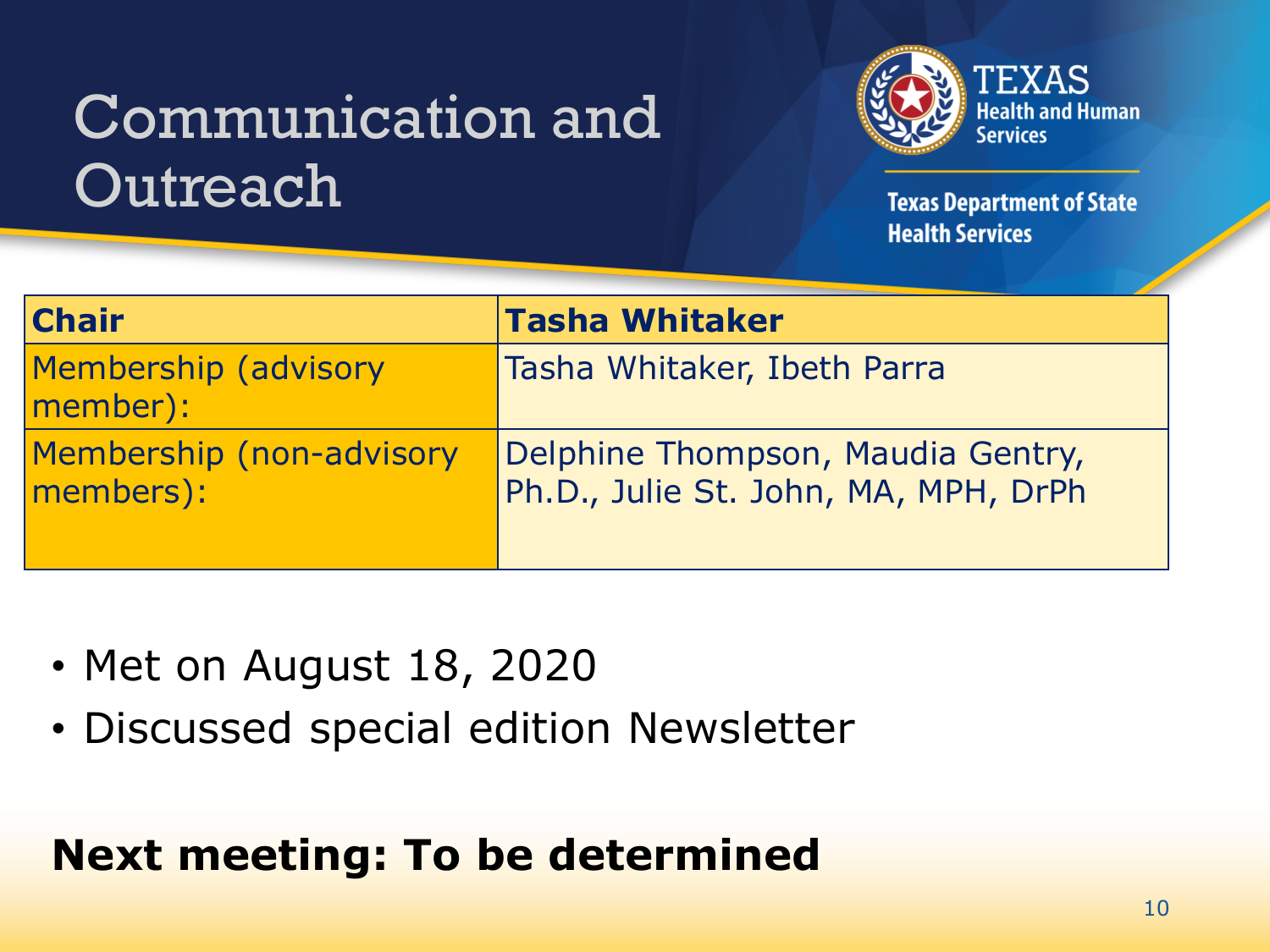# CHW Training and Certification Sub-Committee



**Texas Department of State Health Services** 

| <b>Chair</b>             | <b>Carolina González Schlenker, MD,</b><br><b>MPH</b> |
|--------------------------|-------------------------------------------------------|
| Membership (advisory     | Carolina González Schlenker, MD, MPH,                 |
| members):                | Minerva Garcia                                        |
| Membership (non-advisory | Merida Escobar, Otila Garcia, Julie St.               |
| members):                | John, MA, MPH, DrPh                                   |

- Met on October 16, 2020
- Discussed addressing the gaps in Promotor(a)/CHW training to protect and promote their foundational moral qualities.

### **Next meeting: To be determined** 11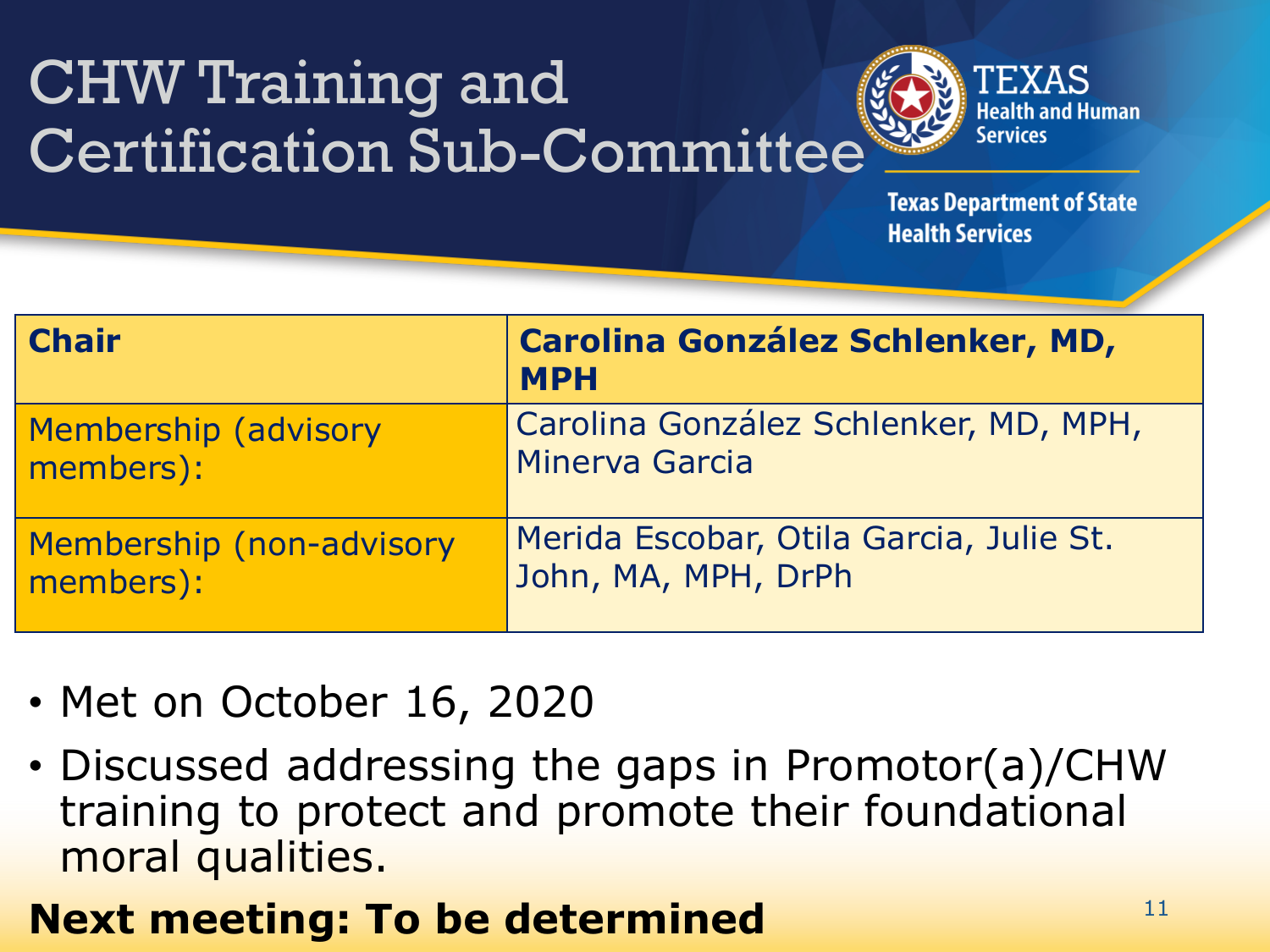### **AGENDA**

### **Friday, April 30, 2021, 10:00 a.m. – 12:30 p.m. CST**

- 1. Welcome and Introductions
- 2. Approval of the Minutes
- 3. Health Promotion and Chronic Disease Prevention Section Update
- 4. University Health System, Bereavement and Grief During COVID-19
- 5. Advisory Committee Sub-Committee Updates
- J. Advisory Committee Sub Committee
- 7. Public Comment
- 8. Agenda Items for next meeting
- 9. Adjourn

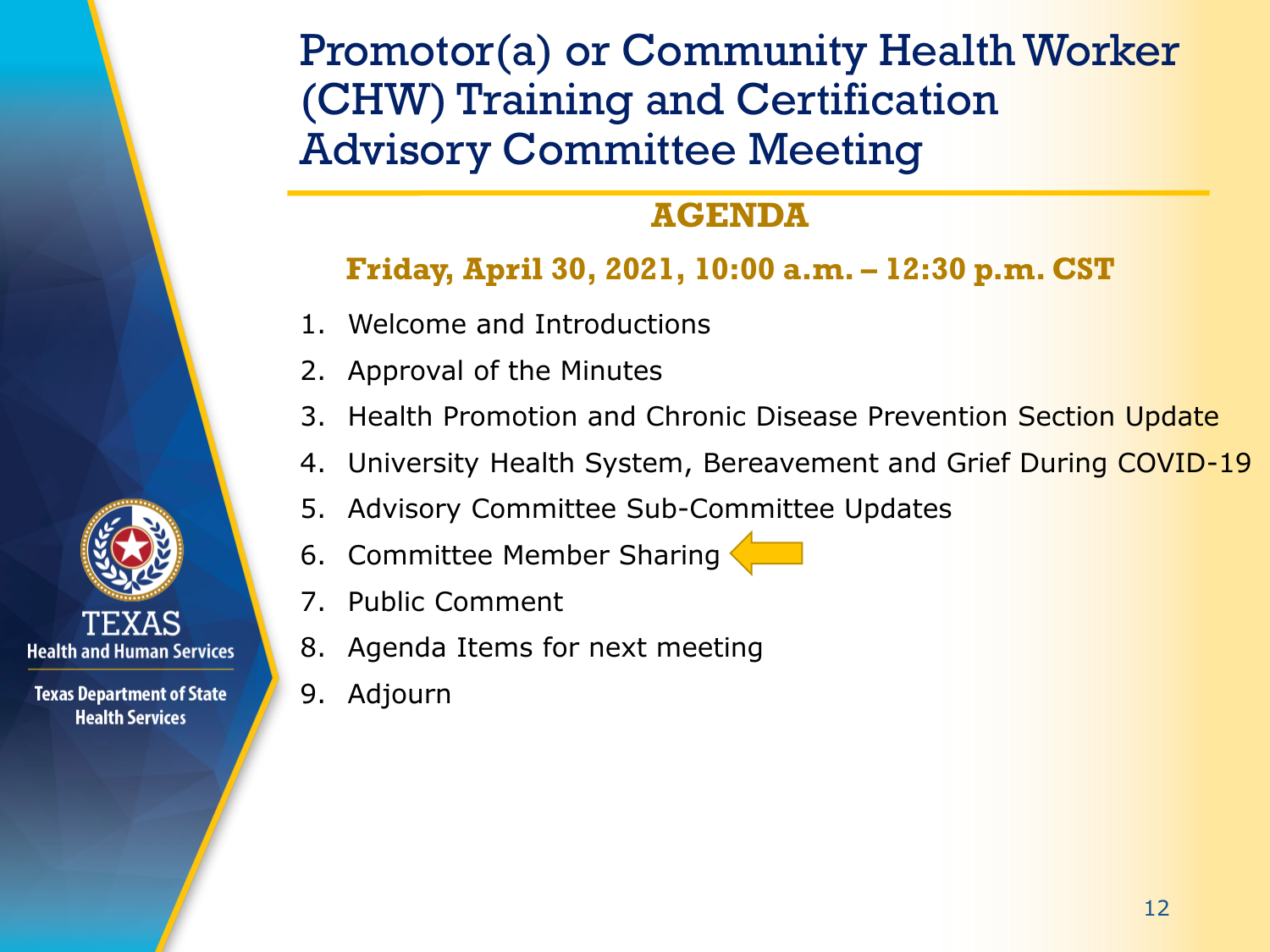### **AGENDA**

### **Friday, April 30, 2021, 10:00 a.m. – 12:30 p.m. CST**

- 1. Welcome and Introductions
- 2. Approval of the Minutes
- 3. Health Promotion and Chronic Disease Prevention Section Update
- 4. University Health System, Bereavement and Grief During COVID-19
- 5. Advisory Committee Sub-Committee Updates
- 6. Committee Member Sharing
- $\overline{\phantom{a}}$ 7. Public Comment
- 8. Agenda Items for next meeting
- 9. Adjourn

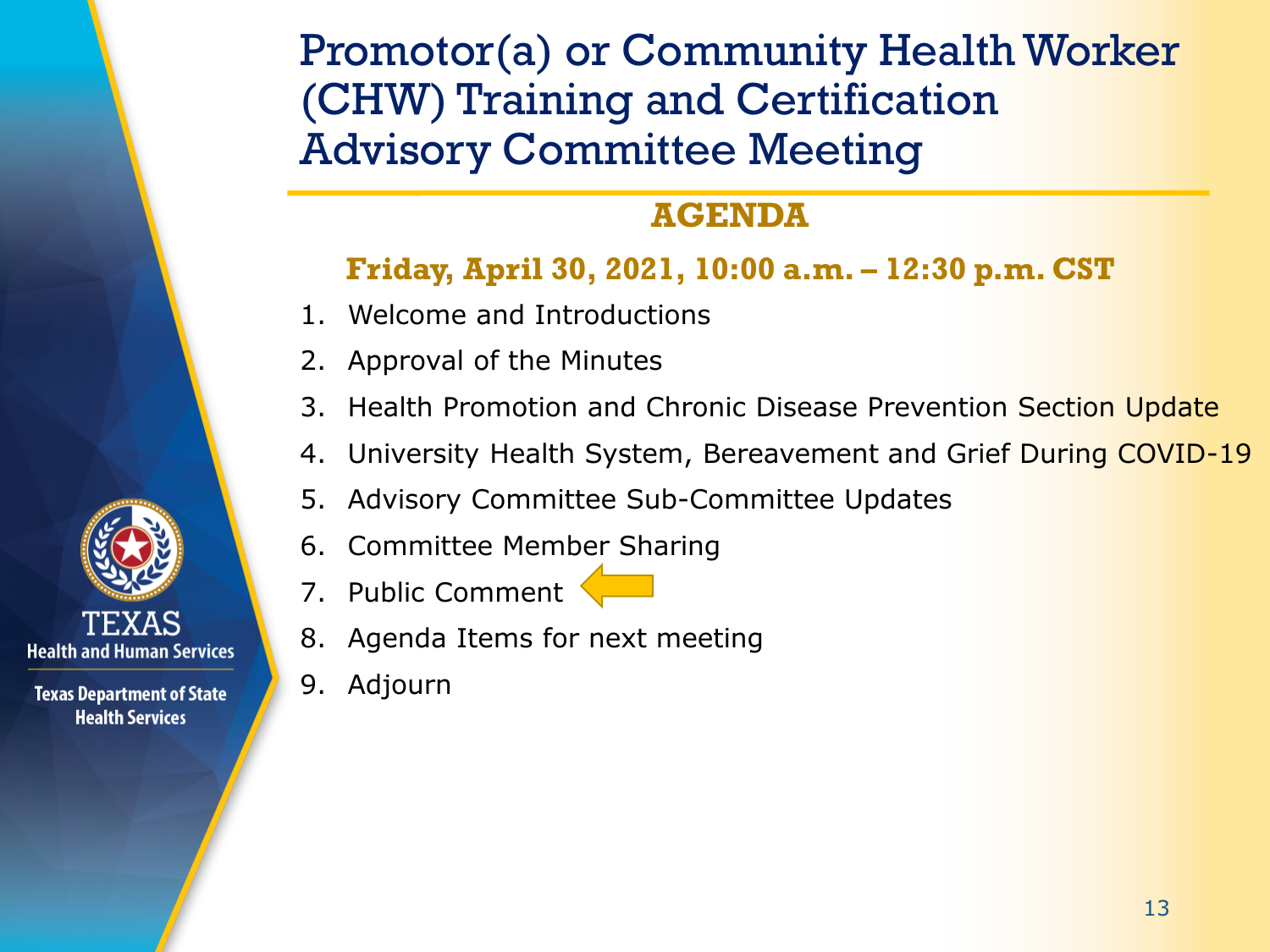

**Texas Department of State** alth Camica

# Public Comment Procedures

- Written comments are encouraged
- Registration and call-in process for oral public comment
- All speakers must identify themselves and the organization they are representing before speaking
- Rules of conduct apply to public comments made by teleconference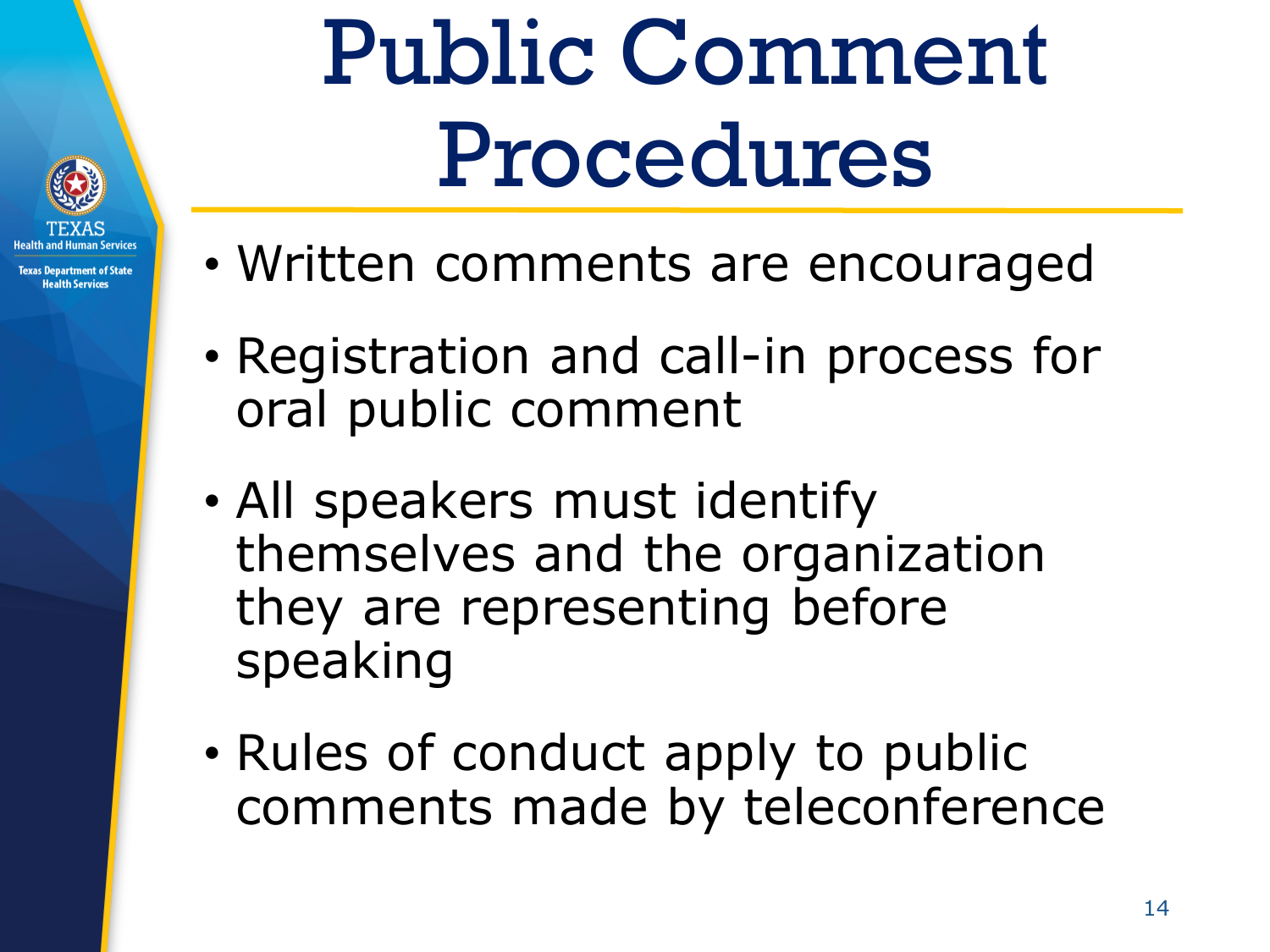### **AGENDA**

### **Friday, April 30, 2021, 10:00 a.m. – 12:30 p.m. CST**

- 1. Welcome and Introductions
- 2. Approval of the Minutes
- 3. Health Promotion and Chronic Disease Prevention Section Update
- 4. University Health System, Bereavement and Grief During COVID-19
- 5. Advisory Committee Sub-Committee Updates
- 6. Committee Member Sharing
- 7. Public Comment
- 8. Agenda Items for the next meeting
- 9. Adjourn

TEXAS **Health and Human Services**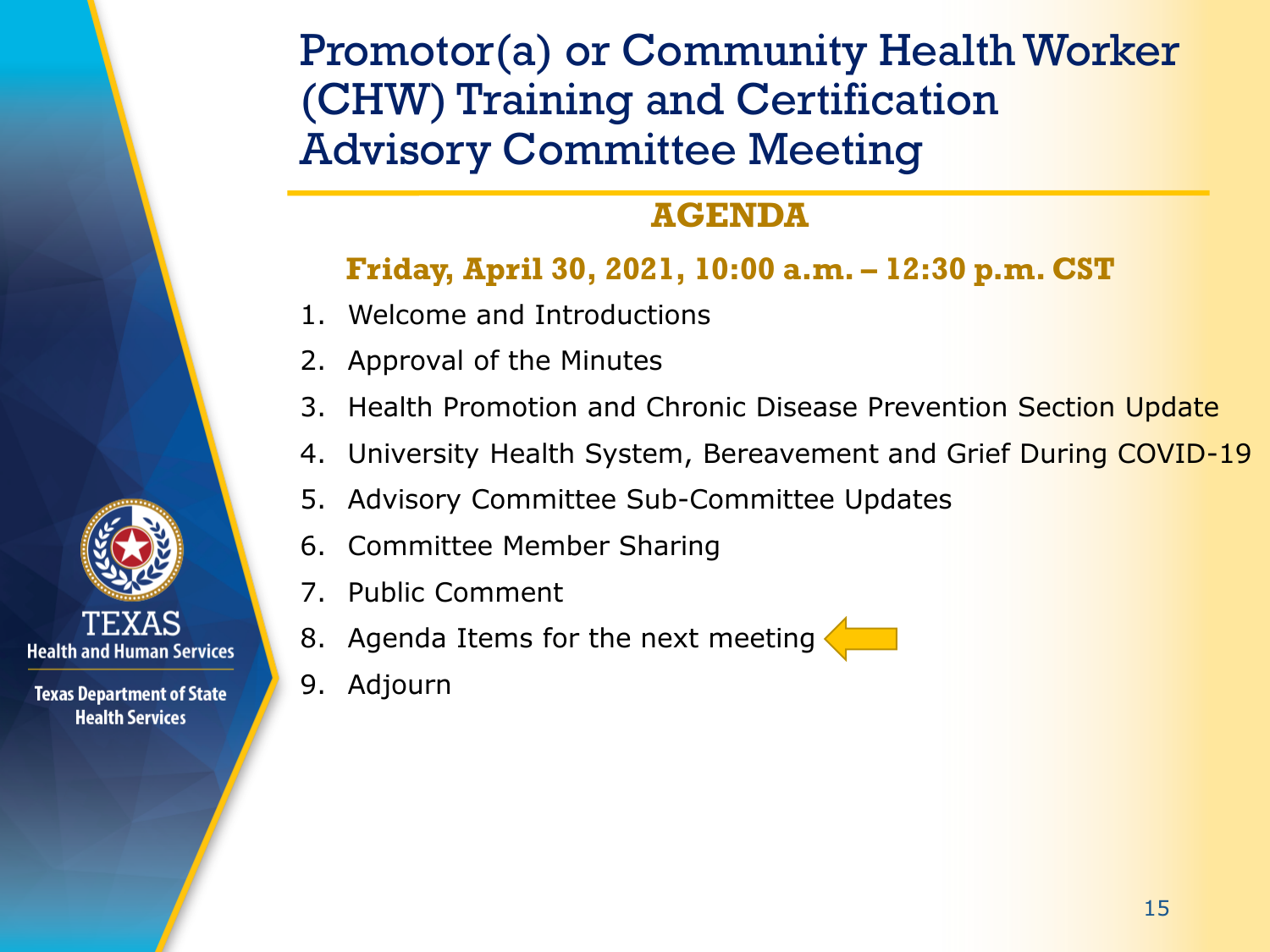### **AGENDA**

#### **Friday, April 30, 2021, 10:00 a.m. – 12:30 p.m. CST**

- 1. Welcome and Introductions
- 2. Approval of the Minutes
- 3. Health Promotion and Chronic Disease Prevention Section Update
- 4. University Health System, Bereavement and Grief During COVID-19
- 5. Advisory Committee Sub-Committee Updates
- 6. Committee Member Sharing
- 7. Public Comment
- 8. Agenda Items for the next meeting